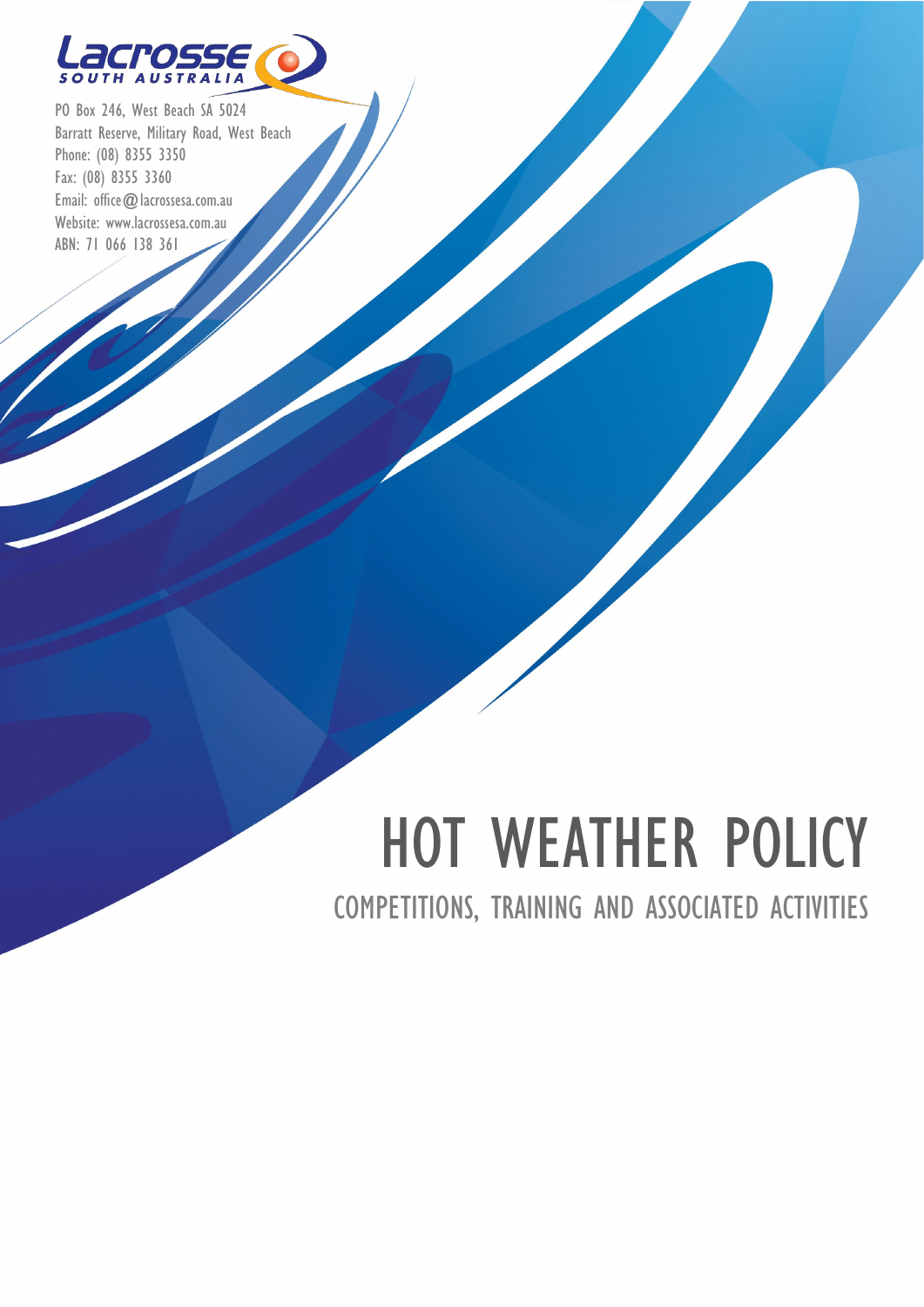

## HOT WEATHER POLICY

#### 1. RATIONALE

Lacrosse SA, its affiliated clubs, bodies and members have a responsibility to ensure the health and wellbeing of staff, volunteers, players, officials and spectators. In fulfilling this responsibility, all members have a duty to provide and maintain an environment that is safe and without risks to health.

The LSA Hot Weather Policy will assist volunteers, players, officials and spectators to undertake necessary action in cases of extreme hot weather. This is to prevent injury, and possible death, from heat illness by recognising and managing potentially dangerous heat situations.

#### 2. RISKS ASSOCIATED WITH HOT WEATHER

LSA recognises that the risk of an elevated body temperature from high intensity sport in a hot environment is significant, and can lead to heat illness presented as heat exhaustion and heat stroke. Symptoms can be worse if fluid replacement during exercise is inadequate which leads to fluid loss and dehydration.

Sports Medicine Australia characterises heat exhaustion by a high heart rate, dizziness, headache, loss of endurance/skill/nausea, clammy and pale skin, and collapse.

Heat stroke is similar to heat exhaustion but with a dry skin, confusion, collapse and possible coma. It may arise in a player who is suffering from heat exhaustion and has persisted in exercise. This is a potentially fatal condition and must be treatedimmediately.

#### 3. FACTORS AFFECTING PARTICIPANTS IN HOT WEATHER

LSA recognises that there are several factors that may affect participants during days of extreme heat, including humidity, duration/intensity, timing (between 11am and 3pm) hydration, fitness level, age and gender.

Women, children and the elderly may suffer more in the heat during exercise. This may be due to a greater percentage of body fat in women, and poorly developed sweating mechanism in children.

#### 4. COMPETITIONS IN HOT WEATHER

Clubs shall check the temperature forecast 1 day prior to every competition, as published by the Australian Bureau of Meteorology. Information is to be obtained from [www.bom.gov.au](http://www.bom.gov.au/) at 9.00am. If the temperature in is forecasted to be 33 degrees celsius or greater for junior competitions or 36 Degrees Celsius or greater for senior competitions, the competition shall be postponed.

A junior player is classified as any player that participates in the Junior Age Competitions.

The rescheduled competition shall be played and completed by 11.00am or commenced after 6.00pm on the scheduled day if the weather is 33 Degrees Celsius or greater for junior age competitions or 36 Degrees Celsius or greater for senior competitions, as approved by the LSA Executive Officer in conjunction with the Director - Competition. No games or training activity is to be undertaken between 11.00am and 6.00pm during the highlighted temperatures. If the competition cannot be rescheduled within these times the competition or training session shall be postponed.

If the temperature is scheduled to be 33 Degrees Celsius or greater all outdoor training/game activities are to be postponed for all junior aged teams.

If the temperature is scheduled to be 31 degrees celsius or greater, a drink break must be held every 10 minutes, stop clock in last 2 mins of each half ONLY and consideration given to extending half time. The timing of the drink break is at the discretion of the match official but should occur, where possible, at the half way point of each quarter/half.

In some circumstances, the match official, in consultation with the team officials, may permit two drink breaks per half. If this is implemented, the drink breaks are to be held, where possible, every 10 minutes.

If the temperature is scheduled to be 36 degrees celsius or greater for Junior Competitions, 39 Degrees Celsius or greater for Senior Competitions, all competitions are to be cancelled.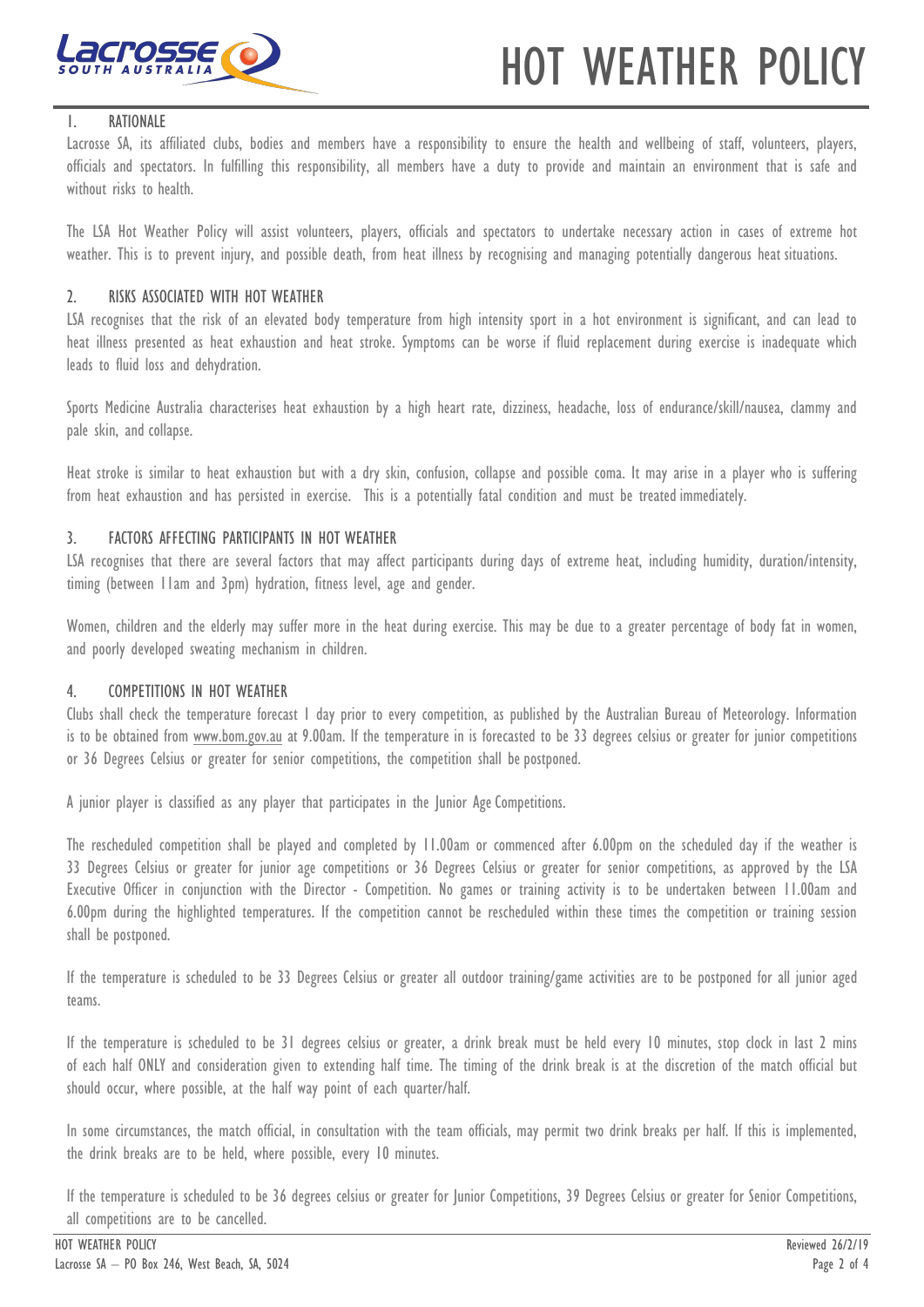



#### 5. TRAINING IN HOT WEATHER

If the temperature is scheduled to be 33 degrees celsius or greater for junior age or 36 degrees celsius or greater for seniors at 9.00am on the day, all outdoor training sessions are to be undertaken and completed by 11.00am or after 6.00pm. No outdoor training activities are to occur between 11.00am and 6.00pm. Training sessions that are conducted in an air-conditioned venue may continue.

If the temperature is 33 degrees celsius or greater, at the time of the activity, all outdoor training activities are to be postponed for all junior aged teams. Training sessions that are conducted in an air-conditioned venue may continue.

If the temperature is scheduled to be 36 degrees celsius or greater, at the time of the activity, all outdoor training activities are to be postponed for all adult participants. Training sessions that are conducted in an air-conditioned venue may continue.

#### 6. CLUB REQUIREMENTS DURING HOT WEATHER

Clubs shall encourage all players and officials to drink fluids prior to and during all competitions and training sessions to avoid dehydration, and for rehydration following competitions and training sessions.

In all competitions and training sessions, clubs and officials shall ensure that there is an adequate supply of water for drinking and refreshment and the appropriate drinks breaks are taken as necessary during these competitions or training sessions.

In all competitions and training sessions, clubs shall ensure that water bottles are accessible to players.

Clubs will make every effort to provide adequate resources for players to participate including, the provision of water and ice, and will monitor their players to ensure that they are fit enough to participate or continue to participate.

Clubs shall, where possible, provide a shaded area for players and officials during breaks at all competitions and training sessions.

#### 7. FIRST AID TREATMENT

Players and officials with any symptoms of heat illness shall immediately cease exercising. They shall have immediate first aid treatment including Strip/Soak/Fan.

- strip off any excess clothing;
- soak with water;
- fan;
- ice placed in groin and armpits is also helpful.

The aim is to reduce body temperature as quickly as possible. The athlete should immediately be referred for treatment by a medical professional.

Important: heat exhaustion/stroke can still occur even in the presence of good hydration.

#### 8. ADDITIONAL RESOURCES

Additional information can be obtained from Sports Medicine Australia [\(www.sma.org.au\)](http://www.sma.org.au/):

- Beat the Heat:<http://sma.org.au/wp-content/uploads/2011/03/beat-the-heat-2011.pdf>
- Hot Weather Guidelines:<http://sma.org.au/wp-content/uploads/2009/05/hot-weather-guidelines-web-download-doc-2007.pdf>